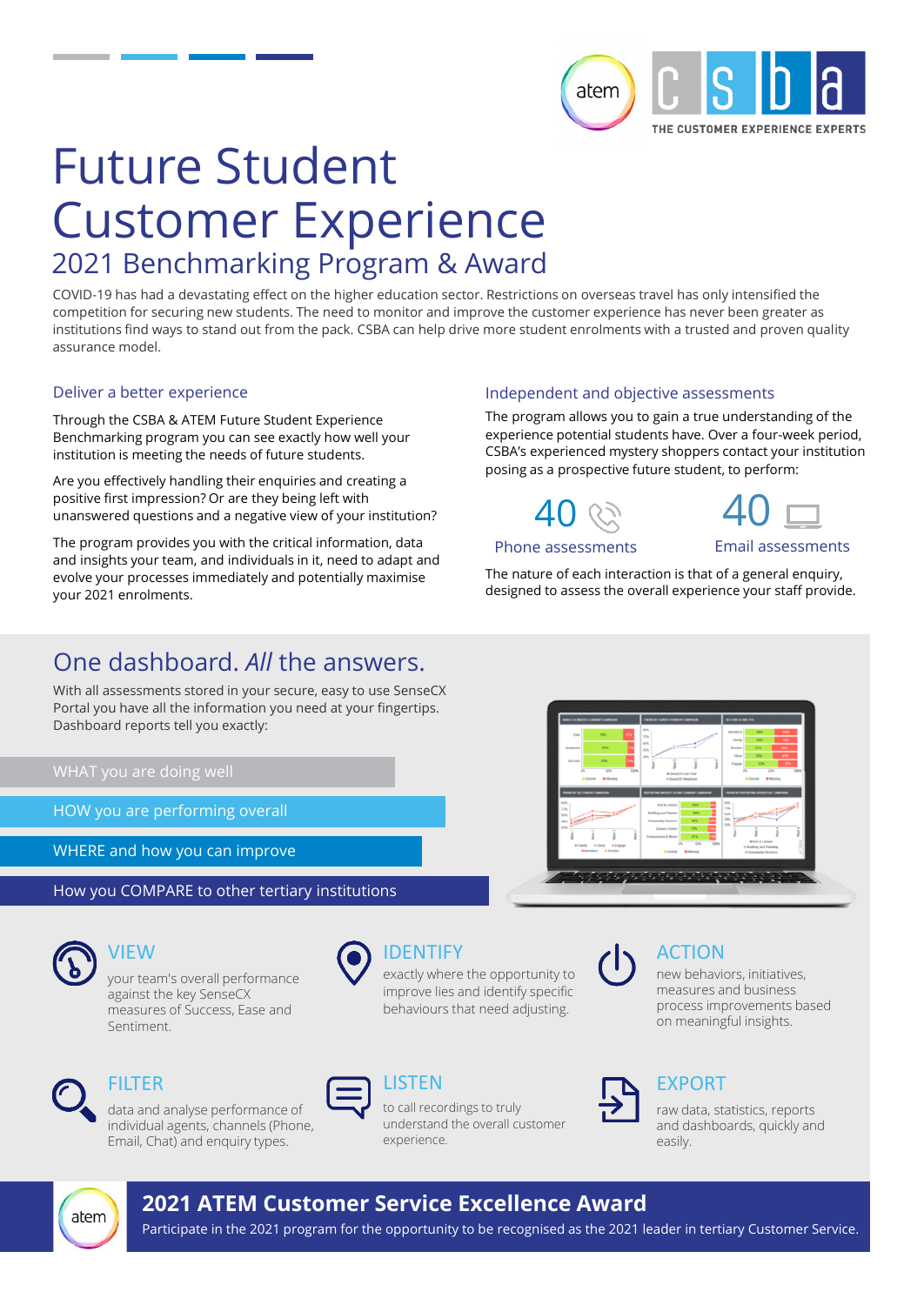# Actionable feedback and insights that deliver real results

#### Specific, easily actionable feedback for your team

The simple SenseCX dashboard and versatile, real-time reporting tools provide you with the data and insights you need to know:

WHAT you are doing well

How you are PERFORMING overall

WHERE and HOW to improve

#### Drive a culture of continuous improvement

You're able to drill down into the detail of each assessment and identify specific behaviours that your team, or individual agents, can adjust to improve customer experiences.

This invaluable information gives you the insights and understanding you need to help your team evolve and improve immediately.

Each year, we see many of our participants achieve significant improvements in their overall customer experiences, helping to maximise their enrolments.



2018: **70.9%** 2019: **82.0%**

*Participation in ATEM has resulted in our team incrementally improve our performance year over year.* 

*CSBA's SenseCX program gives us the overall sector benchmarking score along with best industry CX criteria and the online results portal. This methodology is instrumental to help embed high-performance behaviors in our team and achieving this improvement.* 

Titus Peter Manager Connect Contact Centre

## Independent and objective assessments

Using CSBA's groundbreaking SenseCX customer experience measurement tool and methodology, our mystery shoppers objectively and independently assess phone, email and live chat enquires for each participating institution.

Unlike other measurement tools that are based on perception and impression, SenseCX objectively measures actual experiences.

Each individual enquiry involves an assessment of the agent's performance, based on 30 specific agent behaviours that are the foundation of best practice customer experience.

Each of these behaviours are categorised and weighted to provide an overall measure of Success, Ease and Sentiment – the three key drivers of positive customer experience.

#### Measure what's important to your customers

SenseCX assesses up to 30 key customer-focused behaviours in each interaction. Each key behaviour is categorised against *what's important to your customer -* the three pillars of best practice customer experience:

| <b>SUCCESS</b>   | The degree to which the customer can accomplish their goals                                                                                                             |
|------------------|-------------------------------------------------------------------------------------------------------------------------------------------------------------------------|
| ÷                | Customers want to get what they came. They need to be understood and provided with a no-fuss resolution.                                                                |
| <b>EASE</b>      | The effort the customer has to expend to accomplish their goals                                                                                                         |
| ÷                | The interaction must be easy. Customers should actively guided through a clear process towards resolution.                                                              |
| <b>SENTIMENT</b> | How the experience and interaction makes the customer feel                                                                                                              |
|                  | Your customers want to be treated as an individual, not just another transaction in the agent's day.                                                                    |
| sensel           | The overall impact and effectiveness of the interaction – Evenly weighted to reflect the balanced importance of<br>solving the problem, making it easy and being humane |

#### Set clear and attainable targets for your team

CSBA's SenseCX Quality Assurance provides a clear structure for your team to work towards. The 30 customer-focused key behaviours allow your agents to:

- Collaborate with their customers, ask the right questions to make the conversation easy for everyone
- Listen carefully and respond effectively to customer cues
- Personalise interactions with your customer, to enhance both customer loyalty and staff engagement.